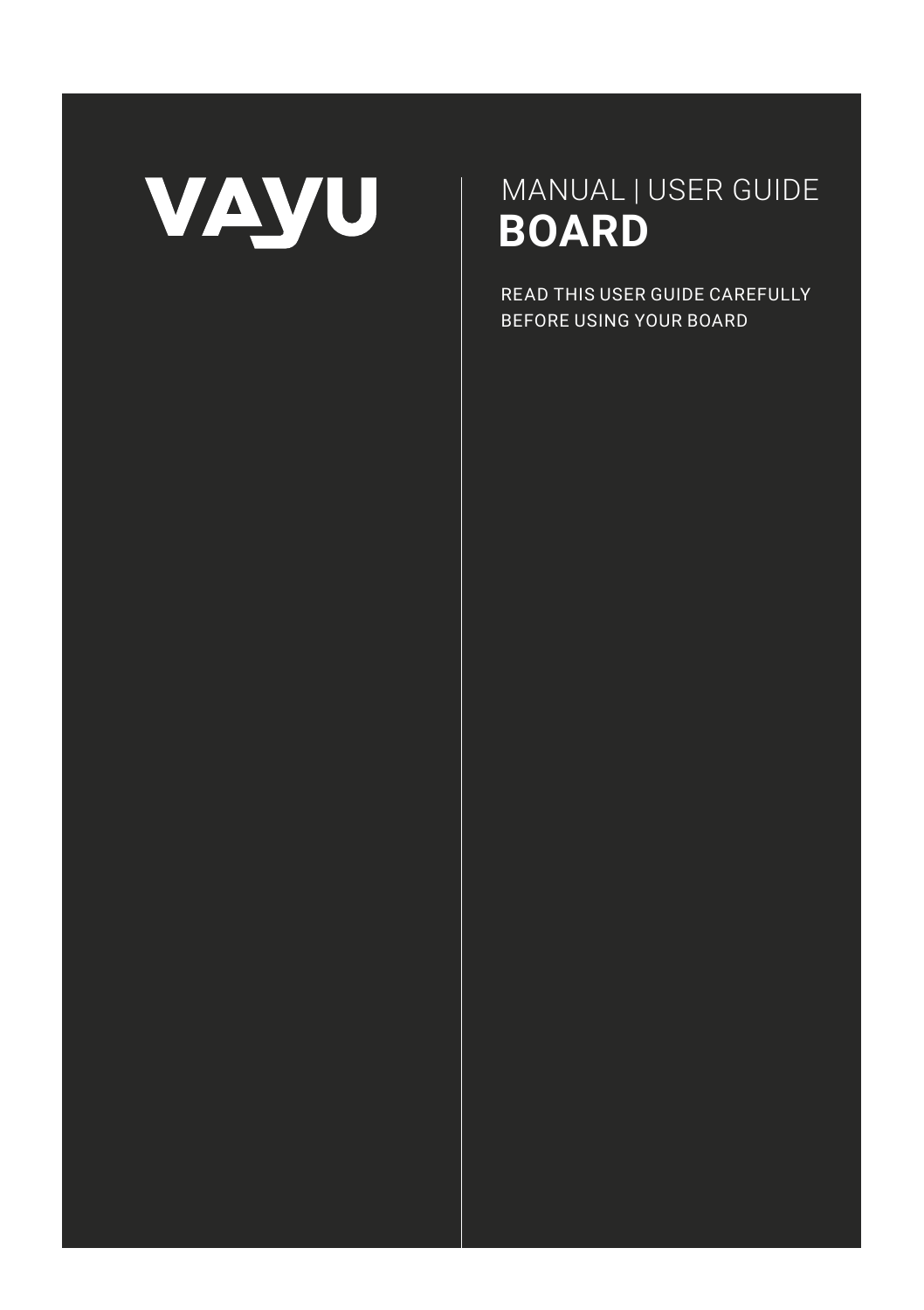Use of the VAYU product and any of its components involves certain inherent risks, dangers, and hazards that can result in serious personal injury and death to both the user and to nonuser third parties. In using the VAYU product, you freely agree to assume and accept all known and un-

known risks of injury to you and to third parties while using this equipment. The risks inherent in this sport can be greatly reduced by abiding the warning guidelines listed in this owner manual and by using common sense.

**VAVU** 

## **RELEASES AND WAIVER OF CLAIMS**

In consideration of your use of this product, you hereby agree to the following, to the fullest extent permitted by law: To waive all claims that you have or may have in the future against VAYU Sports UG or any of its agents, resulting from use of this product and any of its components. To release VAYU Sports UG or any of its agents from all liability for any loss, dama-

ge, injury or expense that you or any users of this product may suffer, or that your next of kin may suffer, as a result of the use of this product, due to any cause whatsoever, including negligence or breach of contract on the part of VAYU Sports UG or any of its agents, in the design or manufacture of this product.

# **BINDING EFFECT OF AGREEMENT**

In the event of your death or incapacity, this Agreement shall be effective and binding upon your heirs, next of kin,

executors, administrators, associates and representatives.

# **ENTIRE AGREEMENT**

In entering into this Agreement, you are not relying upon any oral or written representations other than what is set forth in this agreement and User's Guide.

# **WARNING & SAFETY PRECAUTIONS**

Wing foiling can be a dangerous sport. Always use extreme caution when using this product. Misuse of this product can cause serious injury or death.

- Only use on unobstructed stretches of water.
- Only ride the Wing foil if you are a good swimmer, and you are wearing a life jacket.
- You are responsible for your own safety and the safety of others around you when using this product.
- You can hurt yourself through uncontrolled water take-offs caused by gusty conditions, and the danger of collisions with obstacles.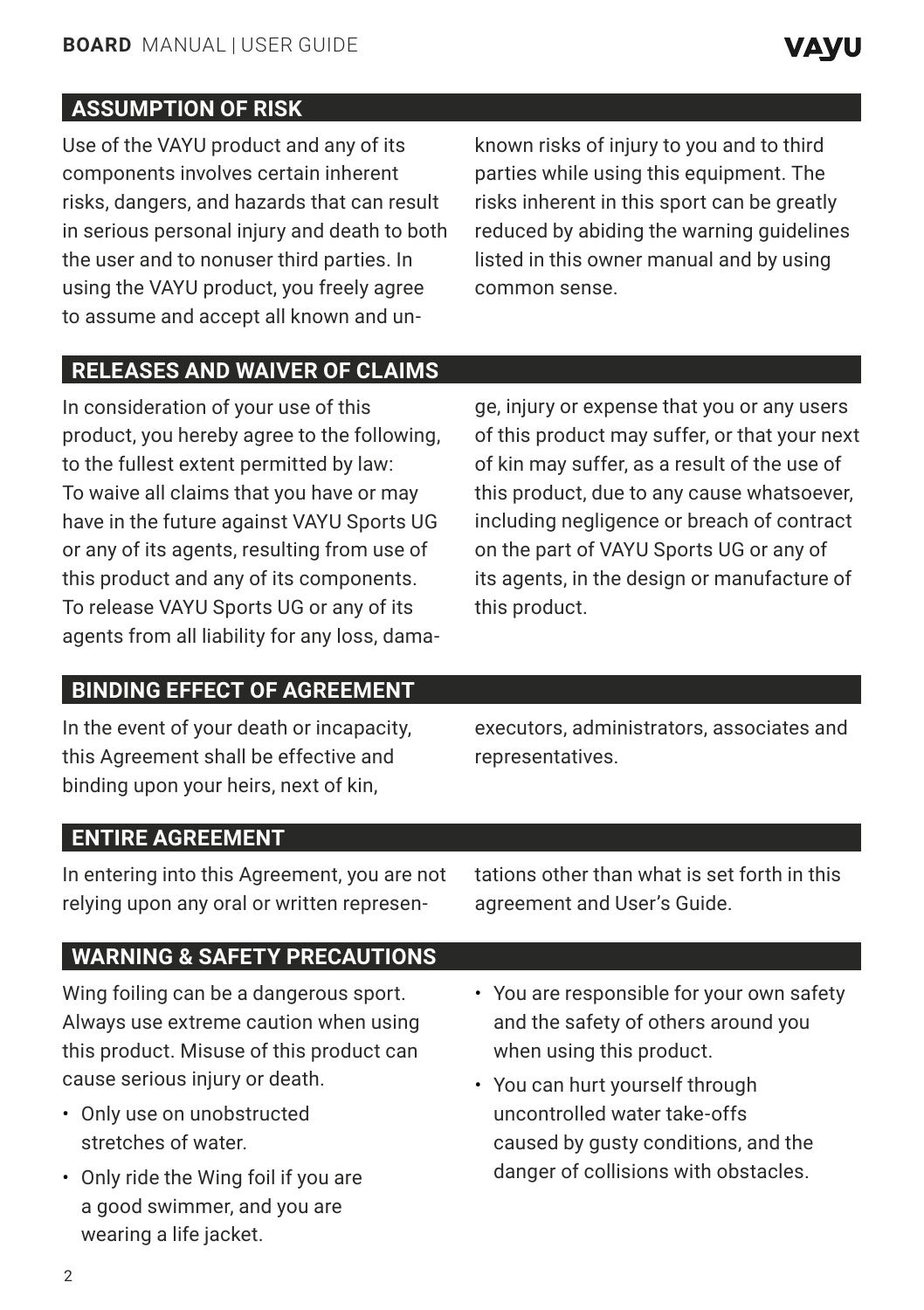The basic rules for foil wing foiling comply with those of common sense and are valid

# **FITTING THE FOOTSTRAPS ONTO THE BOARD**

If you are not sure which position you prefer, choose the central position as a first reference. Use the screws provided. Fasten

the screw through the foot strap into the plastic insert of the board. Watch the angle of the screw to avoid damaging the board.

# **FITTING THE FOIL ONTO THE BOARD**

## **STEP 1:**

Place the board upside down on a surface that will not damage it.

# **STEP 2:**

Place two T-nuts, assembled with two M8x30 screws (keep them as loose as possible), into the twin tracks. Slide them to the back

#### **STEP 3:**

Insert two M8x30 screws into two front holes of the top plate and assemble with

**ADJUSTMENT**

Place the foil in a central position as a first reference. If the foil is in a more forward position, the foil will rise sooner and higher. In a more backward position, the foil will rise less.

# **MAINTANANCE**

- Clean the board after every ride with clean water
- Protect the board with a VAYU boardbag from unnecessary sun and scratches
- Do not leave your board exposed to the sun on the beach for too long
- Check your Board for holes, coming from any damage. Damage must be fixed and sealed properly before further use

the T-nuts (keep them loose too)

for all outdoor sports.

# **STEP 4:**

Slide the mast and top plate with the front nuts forward into the twin tracks. Slide the plate forward until you can slide the back screws into the rear slots of the top plate

#### **STEP 5:**

Place the top plate at the desired position along the twin tracks and fasten the four screws until they are tight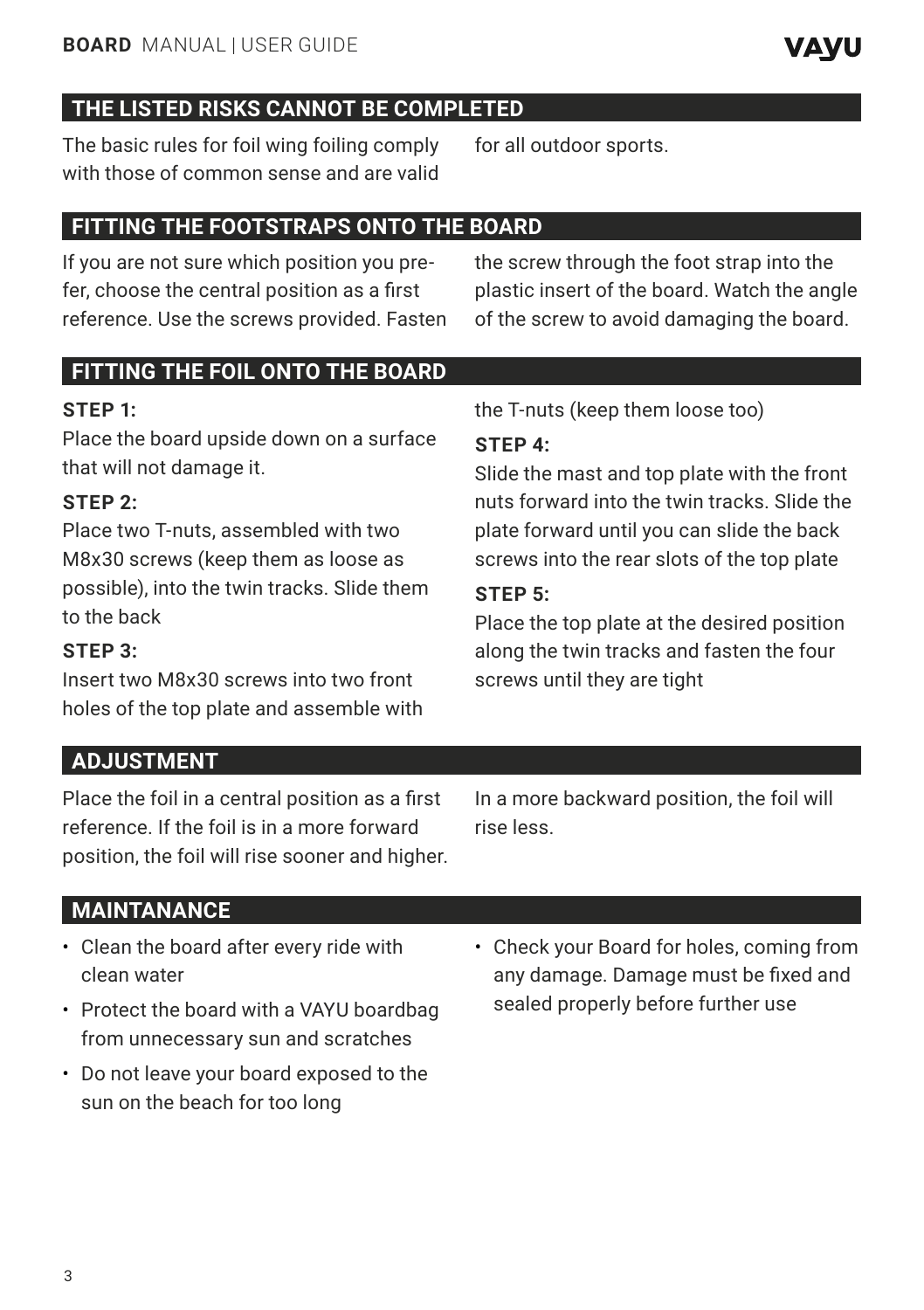# **WARRANTY**

- VAYU Warrants this product to be free of major defects in materials or workmanship to the original purchaser for a period of six months from the original date of purchase. This warranty is subject to the following limitations: The warranty is valid only when the product is used for foil wing foiling on water and does not cover products used in rental or teaching operations.
- VAYU will make the final warranty determination, which may require inspection and/or photos of the equipment, which clearly show the defect(s). If necessary, this information must be sent to the VAYU distributor in your country, postage prepaid.
- If a product is deemed to be defective by VAYU, the warranty covers the repair or replacement of the defective product only.
- VAYU will not be responsible for any costs, losses or damages incurred as a

result of loss of use of this product. The warranty does not cover damage caused by misuse, abuse, neglect or normal wear and tear including but not limited to, rigging with other than VAYU components, damage due to excessive sun exposure, damage caused by improper handling or storage, damage caused by use in the waves or shore break and damage caused by anything other than defects in material and workmanship.

• This warranty expires if any unauthorized repair, change or modification has been made to any part of the equipment. The warranty for any repaired or replaced equipment is valid as of the date of the original purchase only. The original purchase receipt must accompany all warranty claims. The name of the retailer and date of purchase must be clear and legible. There are no warranties that extend beyond the warranty specified herein.

### **WARRANTY CLAIMS**

Warranty claims must be processed and be issued and a return authorization must be issued prior to VAYU.